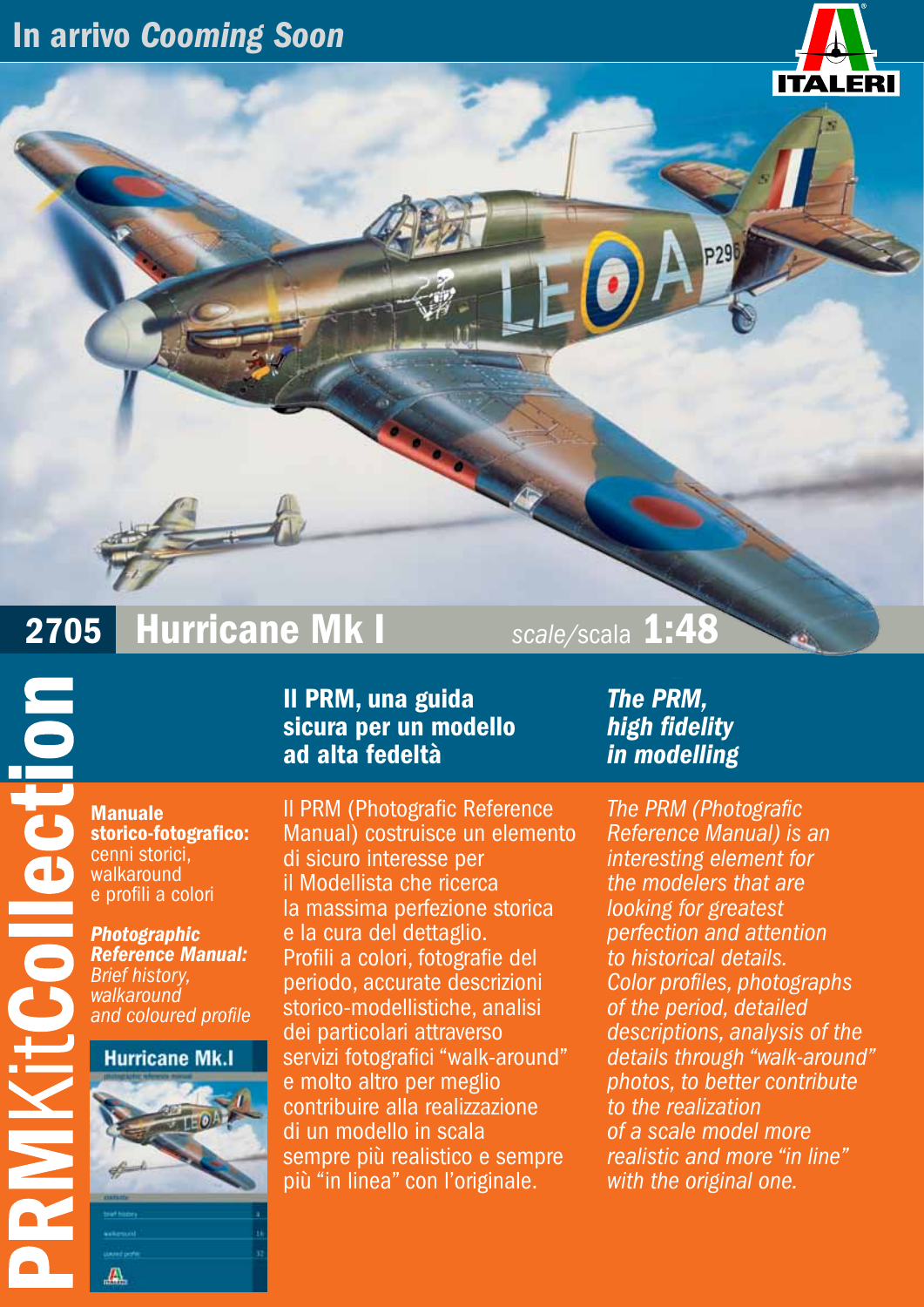### Profili e versioni/Profile and versions



#### Hurricane Mk.I, cenni storici

L'Hawker Hurricane è stato il caccia più dif- fuso ed utilizzato dalla Royal Air Force britan- nica all'inizio della Seconda Guerra Mondiale. L'Hurricane era mosso da un motore Rolls-Royce Merlin 12 cilindri in linea, raffreddato a liquido, di oltre 1.000 HP che lo poteva portare ad una velocità superiore ai 500 Km/h. Le 8 mitragliatrici Browning da 7,7 mm con cui era equipaggiato garantivano inoltre una buona potenza di fuoco. Sebbene fosse più lento ed antiquato, per concezione aerodinamica, (... pagina seguente)

#### *Hurricane Mk.I, brief history*

*The Hawker Hurricane has been the most wide- ly used fighter by the British Royal Air Force at the beginning of World War II. The Hurricane was powered by a Rolls-Royce Merlin 12-cylinders, liquid-cooled, with more than 1,000 HP that could lead to a speed above 500 km/h. The eight 7.7 mm Browning machine guns, which equipped it , guaranteed a good firepower. (...next page)* 

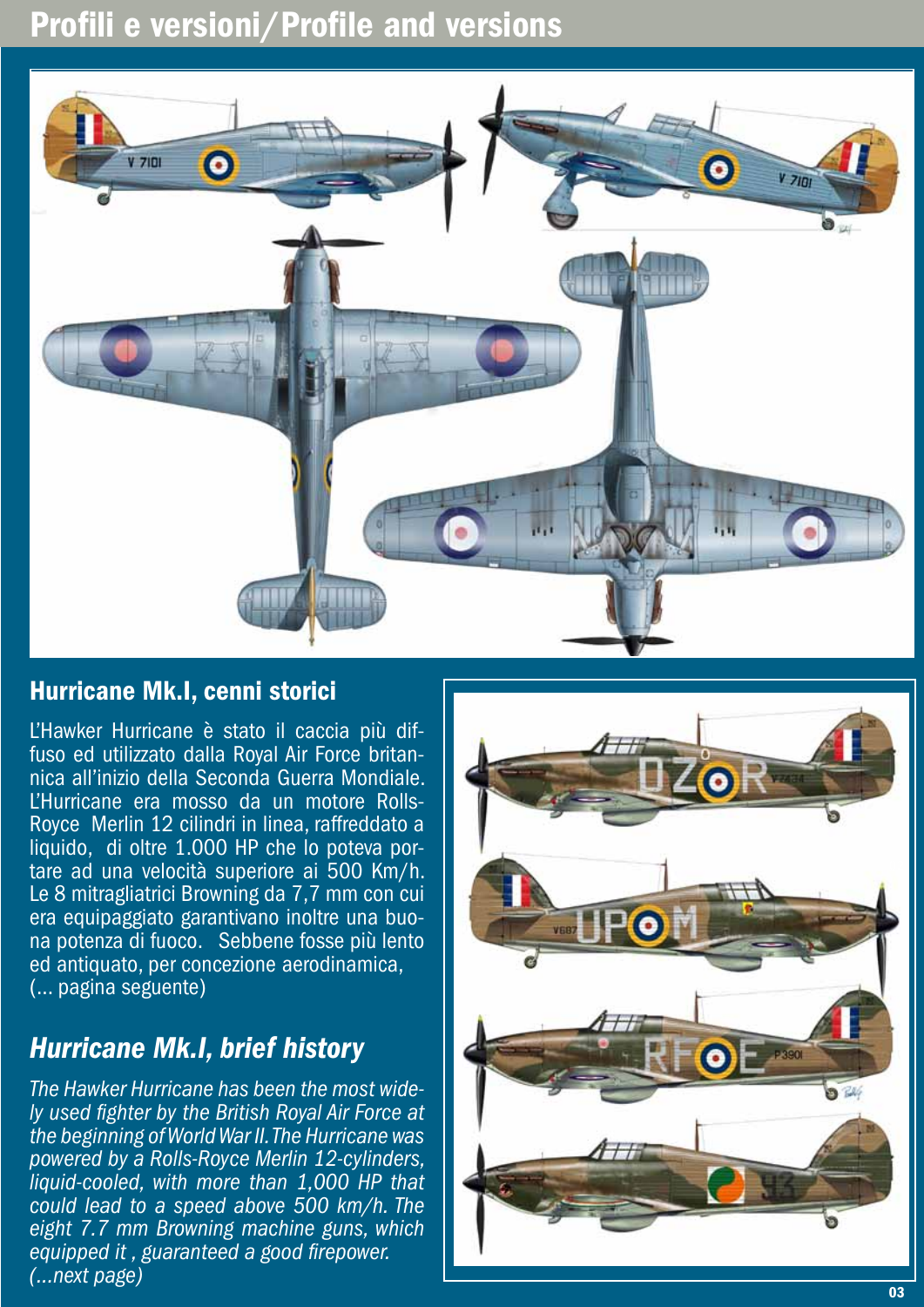del celebre "collega" Supermarine Spitfire con cui ha condiviso l'impegno operativo durante la Batt aglia d'Inghilterra, era comunque più robusto, eco nomico e di facile manutenzione e riparazione. Era inoltre più facile da pilotare e l'addestramento dei piloti risultava più rapido. Ha contribuito in modo determinante alla vittoria della R.A.F. durante la Battaglia d'Inghilterra ma, nel corso della Guerra, ha progressivamente ceduto il ruolo di caccia di prima linea al ben più moderno Spitfire.

*Although it was slower and more antiquated, for aerodynamic design, then the famous "colleague" with whom it shared the operational engagement during the Battle of Britain, however, was more ro bust, cheaper and easier to maintain and repair. He has contributed significantly to the victory of the RAF during the Battle of Britain, but during the war, it has gradually given the role of front-line fighter to the more modern Spitfire.*